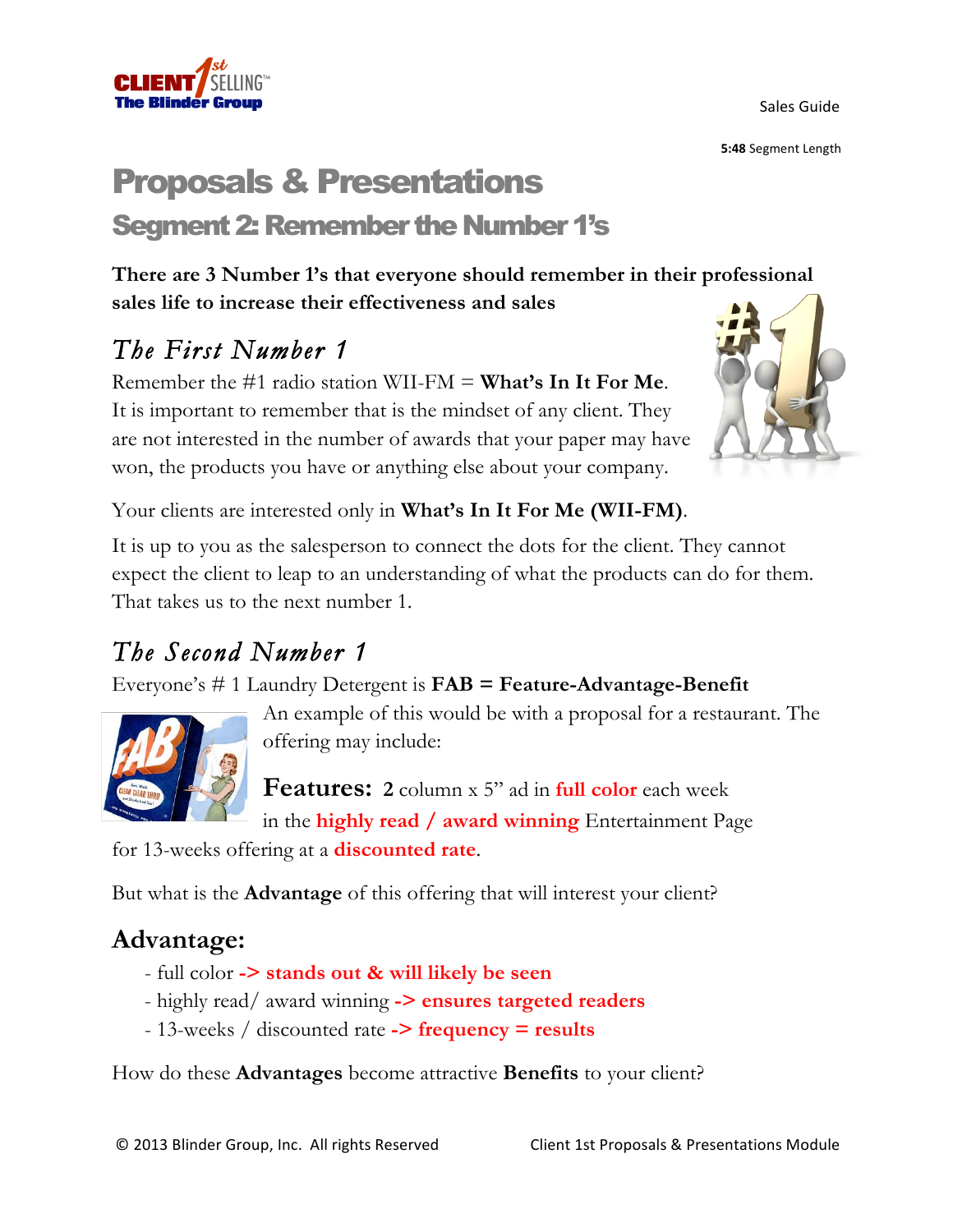

#### **Benefit:**

Proven, active, curious audience **seeking dinner** Will **not miss YOUR "stand out" message** each week becoming **YOUR customers, cost effectively**!

FAB is best used when it's elements match closely with your client's immediate needs that you uncovered in your ascertainment. FAB will enable you to help your client move from their A (things as they are today) to the much wanted B (what your client wants to achieve in the near term).

## *The Third Number 1*

is from a Super Salesman from the 30's, **Elmer Wheeler**, who wrote the book, "Tested Sentences that Sell"

His strategy can be summed up into a single thought. This phrase best exemplifies when a salesperson is connecting a Feature to an Advantage and Benefit.



*Whenever you are selling the steak, don't sell the steak, sell the sizzle."* - Elmer Wheeler

These 3 Number 1's are essential to the development of your presentation to your client. Once you understand your client's As & Bs you can answer that question "What's In It For Me" from what you discovered in your Ascertainment.

From that point you build your FAB with elements to match your client's immediate needs. Your FAB needs to be able to have what it takes to solve their problem and take them where they want to be.

The sizzle is what sets the appeal. It is not merely a matter of discussing features. You will need to engage the client by connecting the dots from how your solution's features and advantages will bring them the benefits that will move them from their A, short term needs to their B, goals and objectives. This process will elevate your rapport and value with your client and help establish you as a professional consultant that will help them grow their business and help you increase your sales.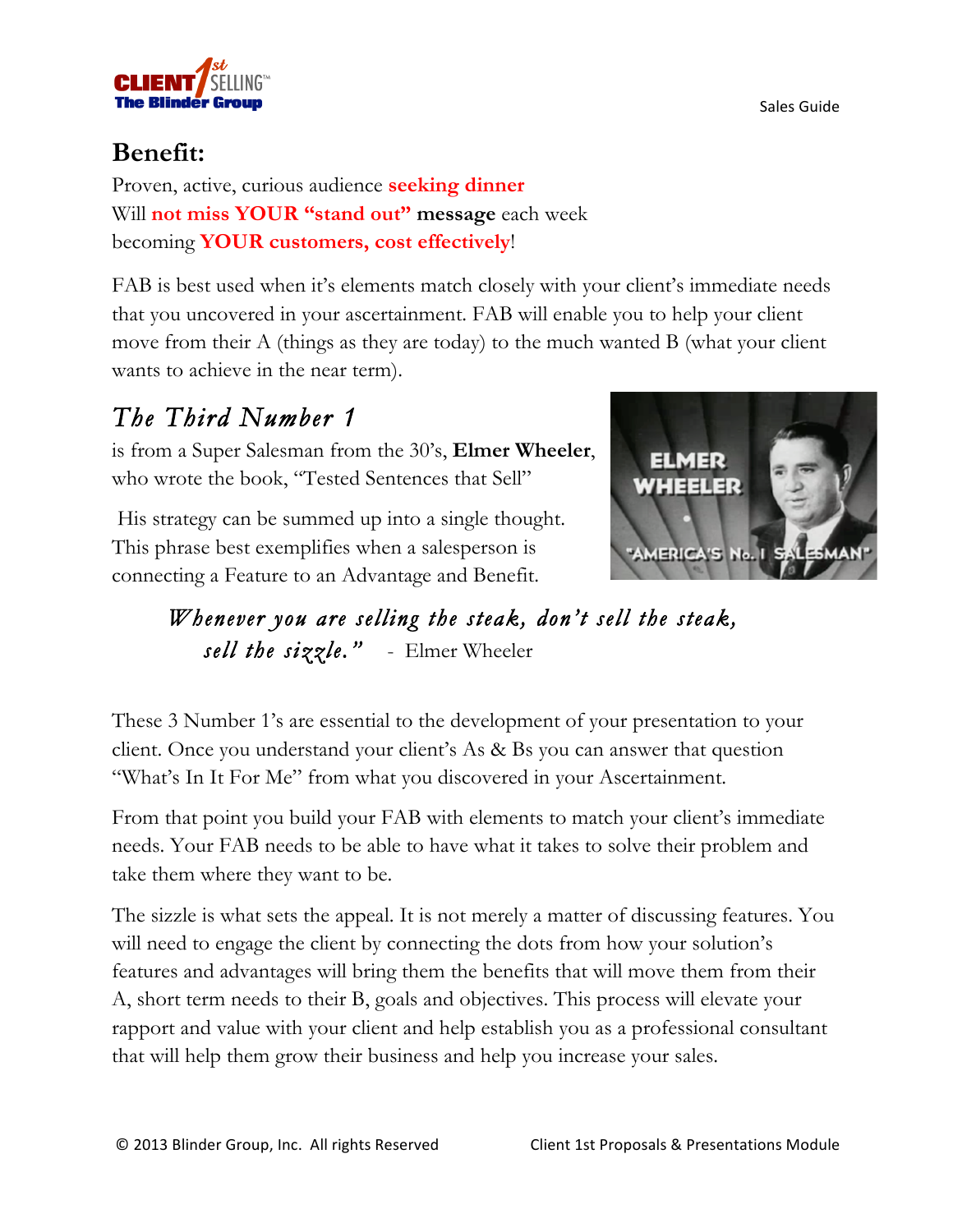

#### Knowledge Verification: Segment #2

#### **Remember the Number 1's**

**Question 1–** Which of the following is an **Advantage** for the client

- A. Full Color Ad
- B. Ensures Targeted Readers
- C. Award Winning Newspaper
- D. 13- week offering

Answer: \_\_\_\_

**Question 2** – Which of the following is a Benefit?

- A. full color ad
- B. reaching your customers cost effectively
- C. ensures targeted readers
- D. discounted rate

*Answer: \_\_\_\_\_*

**Questions 3** – How would you effectively utilize FAB to connect the dots for your client and realize that your media solution will fit their needs? Use an example of a current advertiser or prospect that you have previously met and will be approaching within week.

\_\_\_\_\_\_\_\_\_\_\_\_\_\_\_\_\_\_\_\_\_\_\_\_\_\_\_\_\_\_\_\_\_\_\_\_\_\_\_\_\_\_\_\_\_\_\_\_\_\_\_\_\_\_\_\_\_\_\_\_\_\_\_\_\_\_\_\_\_\_\_\_\_\_\_\_\_\_\_\_\_\_\_\_\_

\_\_\_\_\_\_\_\_\_\_\_\_\_\_\_\_\_\_\_\_\_\_\_\_\_\_\_\_\_\_\_\_\_\_\_\_\_\_\_\_\_\_\_\_\_\_\_\_\_\_\_\_\_\_\_\_\_\_\_\_\_\_\_\_\_\_\_\_\_\_\_\_\_\_\_\_\_\_\_\_\_\_\_\_\_

\_\_\_\_\_\_\_\_\_\_\_\_\_\_\_\_\_\_\_\_\_\_\_\_\_\_\_\_\_\_\_\_\_\_\_\_\_\_\_\_\_\_\_\_\_\_\_\_\_\_\_\_\_\_\_\_\_\_\_\_\_\_\_\_\_\_\_\_\_\_\_\_\_\_\_\_\_\_\_\_\_\_\_\_\_

\_\_\_\_\_\_\_\_\_\_\_\_\_\_\_\_\_\_\_\_\_\_\_\_\_\_\_\_\_\_\_\_\_\_\_\_\_\_\_\_\_\_\_\_\_\_\_\_\_\_\_\_\_\_\_\_\_\_\_\_\_\_\_\_\_\_\_\_\_\_\_\_\_\_\_\_\_\_\_\_\_\_

*Answer:*\_\_\_\_\_\_\_\_\_\_\_\_\_\_\_\_\_\_\_\_\_\_\_\_\_\_\_\_\_\_\_\_\_\_\_\_\_\_\_\_\_\_\_\_\_\_\_\_\_\_\_\_\_\_\_\_\_\_\_\_\_\_\_\_\_\_\_\_\_\_\_\_\_\_\_\_\_\_